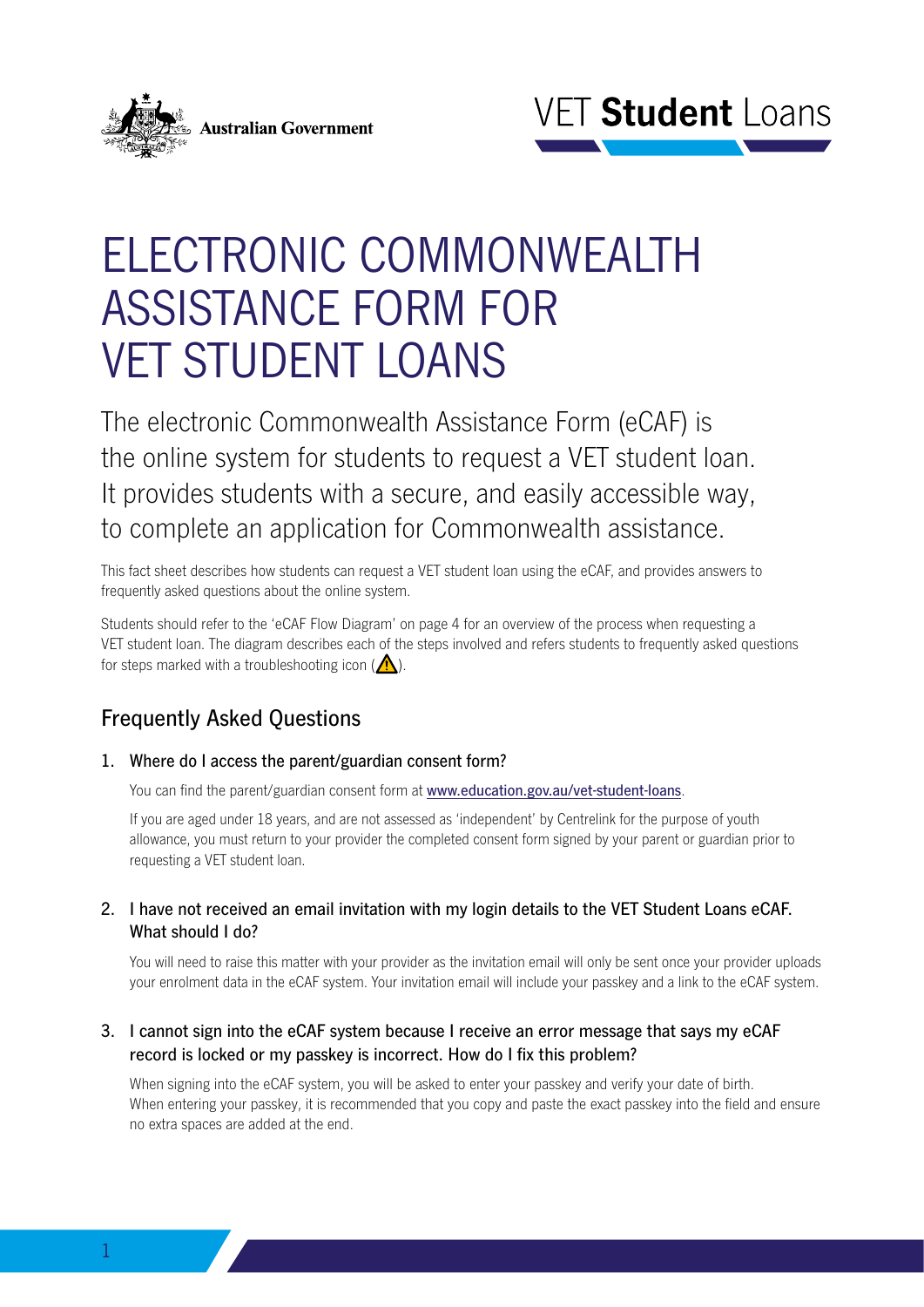Your eCAF record may be locked because the date of birth you entered does not match the date of birth your provider entered in the eCAF system. If this is the case, you should contact your provider to correct your date of birth as recorded in the eCAF system. Once your provider corrects this information, you can sign into the system using the passkey provided in the invitation email.

If your date of birth and passkey are both correct, there may be some local issues on your device that are preventing you from accessing the eCAF system. Please try accessing your eCAF on a desktop computer or a different device. If you still have issues, you should contact your provider to check that they have your correct information.

### 4. I have watched the financial literacy video and selected an answer to the first question of the quiz. However, I cannot move onto the next question. How do I proceed?

You must answer 'Yes' or 'No' for ALL of the question's components before you can continue.

The 'Next' button will remain greyed out until such time as you have answered all the question components as specified.

#### 5. The prepopulated information in my eCAF is incorrect. How can I correct this?

You should raise these errors with your provider as it may have incorrectly entered your enrolment information in the eCAF system. Do not submit the eCAF until your provider has updated the information.

Once your provider corrects your enrolment information, you can submit your eCAF.

#### 6. How do I complete the eCAF if I do not have a Tax File Number?

If you do not have a Tax File Number (TFN) you must apply for one. You can then obtain *a Certificate of application for a TFN* or a copy of your online application summary and barcode matched receipt issued by Australia Post. The certificate is available from the Australian Taxation Office (ATO) after you apply for a TFN. On obtaining the certificate or receipt, you are required to scan and upload it to your eCAF before you submit the form.

You MUST advise your provider as soon as you receive your TFN from the ATO. Your provider will then 'open up' your eCAF to put it into 'revision status', whereupon you will receive an email with a link to the eCAF where you must enter your TFN.

Once you have done this, your eCAF will be resubmitted to your provider. Note that if you do not provide your TFN you will not be able to use a VET student loan for that study period.

# 7. I want to request a VET student loan, but I cannot submit my eCAF because I receive an error message that says I need to wait at least two business days from the Enrolment Date before submitting. How do I fix this problem?

You cannot request a VET student loan within two business days of the date you enrol.

This two business day gap ensures you have time to consider your enrolment and study decisions and your request for a VET student loan before submitting an eCAF. The two day gap requires two **business** days to pass. For example, if you enrol on a Monday, you cannot submit your eCAF until the following Thursday. Similarly, if you enrol on a Wednesday, you cannot submit your eCAF until the following Monday (or Tuesday if Monday is a public holiday).

Please contact your provider if you cannot submit your eCAF after the two business day gap has expired.

<u>and the second property of the second property</u>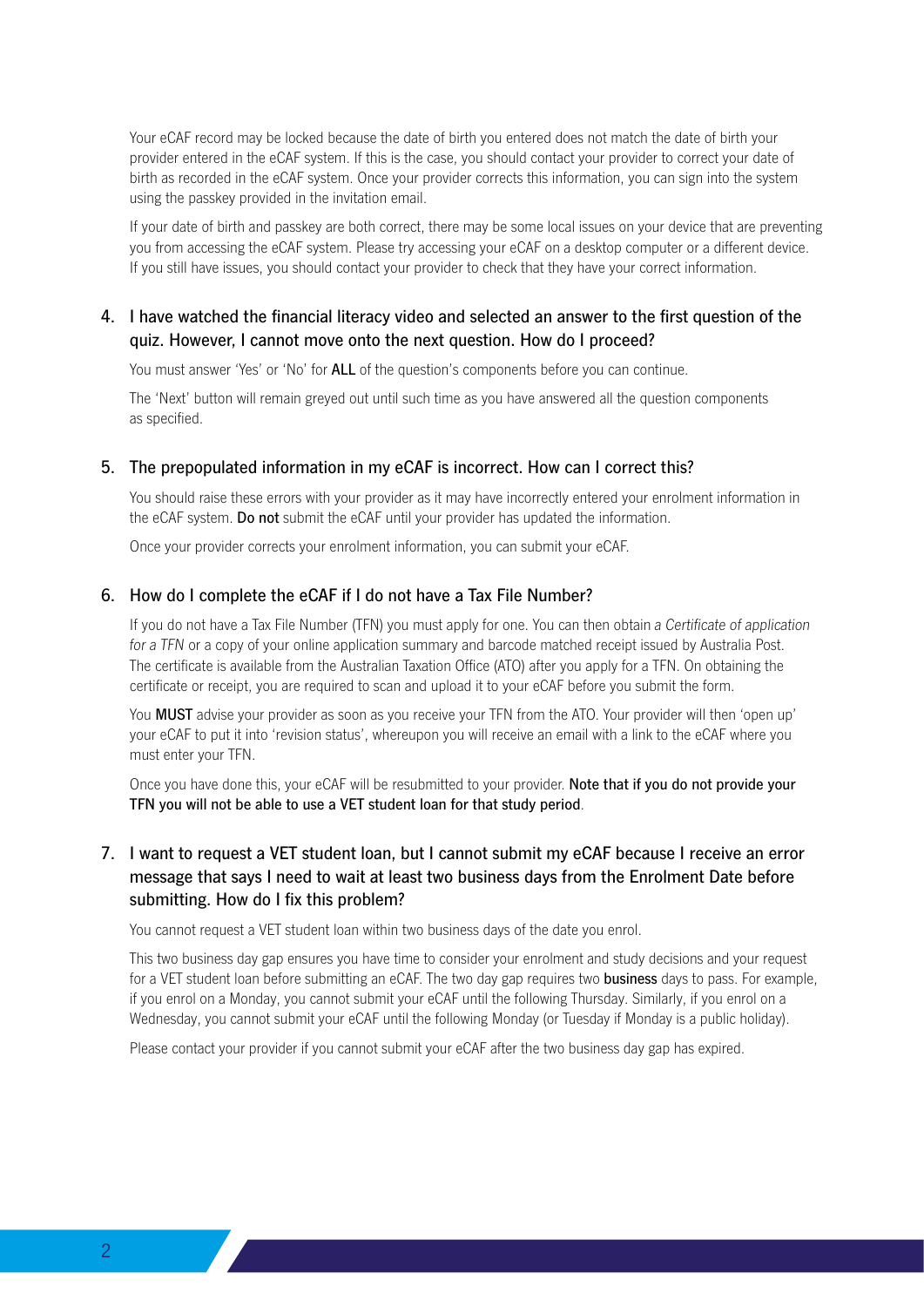#### 8. How long do I have to complete my eCAF to access a VET student loan?

You must verify and submit your eCAF on or before the first census day for the approved course from which you would like the loan to apply. If you submit your eCAF after a census day, you will not receive the loan to cover your course fees for the study period related to that previous census day. The eCAF system will not allow you to submit the form if the census day on the form has passed. You should contact your provider to change your loan request to a later census day.

An unsubmitted eCAF will expire 12 weeks after you are sent an invitation to access the eCAF system to request a VET student loan.

### 9. I have successfully submitted my eCAF to request a VET student loan, but I have now noticed a mistake on it. How do I correct this?

You will need to contact your provider directly to ask it to revise your information in the eCAF system. Once your provider has updated the information in the eCAF, you will receive an 'open for revision' email. Please review the revised information and 'resubmit' the eCAF. Note that not all fields can be revised. Speak with your provider for more information.

### 10. I have successfully submitted my eCAF to request a VET student loan, but I have not heard anything since. What should I do?

Once you successfully submit your eCAF, you will receive an automatic email receipt with a copy of your completed form. This email confirms you are approved for a VET student loan, subject to you meeting all the VET Student Loans eligibility requirements and conditions. Your provider will also issue you with a VET Student Loans statement of covered fees, fee notice and, after the census day, a Commonwealth Assistance notice which will provide details of the amounts of your loan.

If you need your eCAF email receipt to be resent, please contact your provider.

#### 11. What is the student engagement and progression requirement? What do I need to do to meet it?

From 1 July 2017, to continue to access a VET student loan, you must demonstrate to the Department of Education and Training that you are a genuine student, continuing with your studies.

To demonstrate engagement and to continue to receive the loan, you must complete the 'VET Student Loans— Confirming enrolment and continued course engagement and participation form' (the Progression Form) in the eCAF system at least twice each calendar year—around February, June (July 2017) and October—for the duration of your course. The form asks if you intend to continue studying and accessing a VET student loan, and contains a short survey. This student engagement and progression requirement process is part of the increased protections for students accessing the VET Student Loans program.

You will receive an invitation email asking you to complete the Progression Form. You will have 14 days from the date you receive the invitation email to complete the Progression Form. If you do not complete it in time, contact your provider.

If you do not confirm your continuing engagement and participation using the Progression Form, you may be ineligible to continue accessing a VET student loan for the rest of your course tuition fees.

For any further concerns, please submit an enquiry at www.education.gov.au/vet-student-loans-students.

*For VET Student Loans information, a list of approved courses, relevant caps, and a list of approved course providers is available at* www.education.gov.au/vet-student-loans.

*Published June 2017*